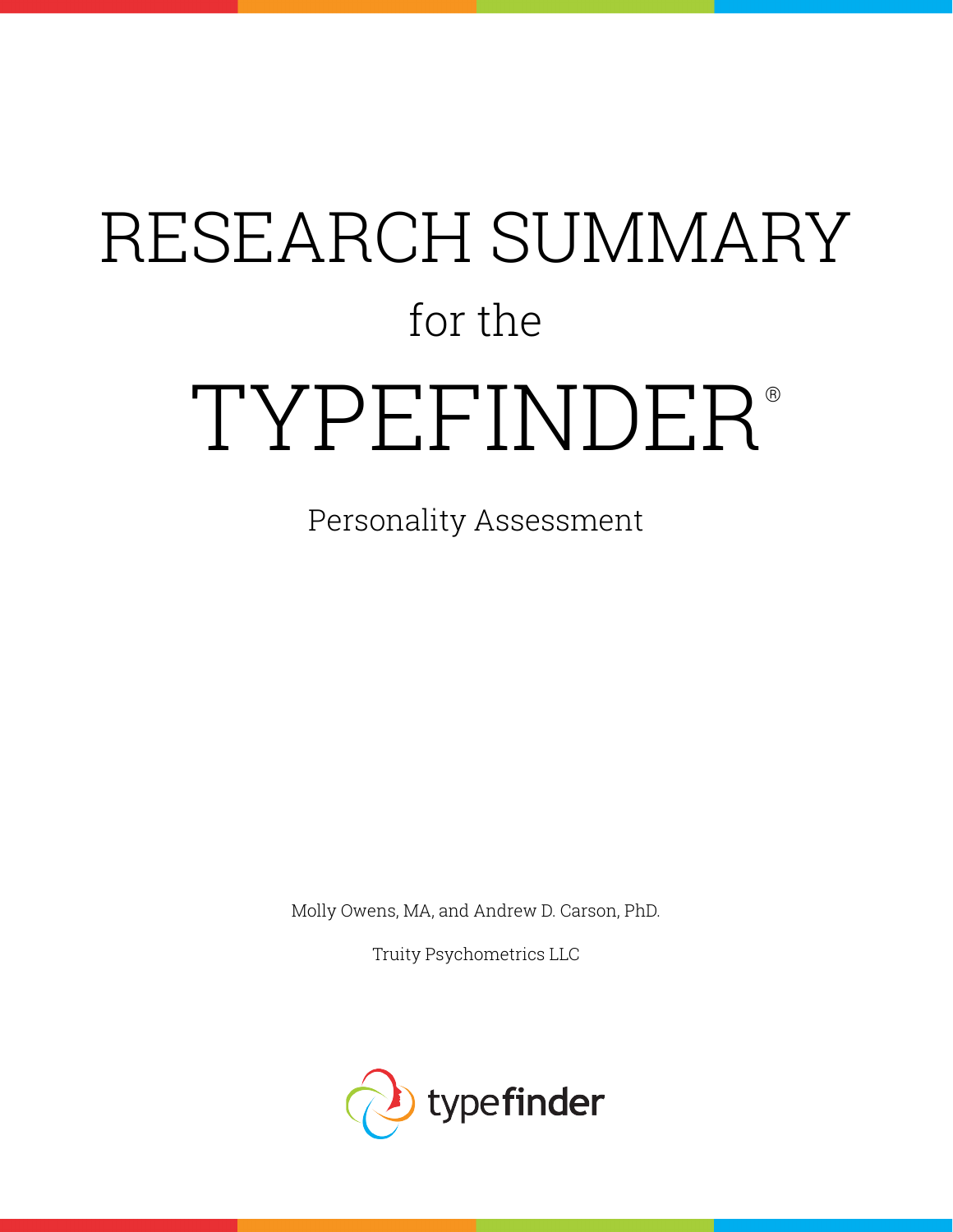### **OVERVIEW**

The *TypeFinder®<sup>1</sup>* personality type assessment is an indicator of personality with applications in personal exploration, counseling, coaching, employee development, and research. It is administered online (http://www.truity.com). The *TypeFinder* provides a comprehensive assessment of basic types of personality according to the system developed by Katharine Briggs and Isabel Briggs Myers.

This report is intended to provide a brief summary of research completed thus far on the TypeFinder.

## **USE**

The *TypeFinder* assessment is directly available for use through the world-wide web. Thus anyone with access to the Internet and a modern web browser may access the assessments through Truity.com (specifically, http://www.truity.com).

#### ADMINISTRATION

Examinees must access the Truity.com site to complete the TypeFinder assessment. Registration and payment are not required to complete the questionnaire; however, to view the complete results of the assessment, users must purchase a report (\$29).

*Online assessment.* Administration of the TypeFinder leads the examinee through a series of pages with a number of questions on each screen. Users may return to prior pages or move forward, and any responses are preserved. However, once the user completes the entire assessment and reaches the report page, it will not allow returning to the pages with test items. The test is adaptive in two ways. First, Section 1 has a fixed set of questions (44), but Sections 2-4 vary in their number of questions. From the examinee's perspective, administration of the assessment is seamless and involves no choice for how many questions

 $1$  TypeFinder is a registered service mark of Truity Psychometrics, LLC.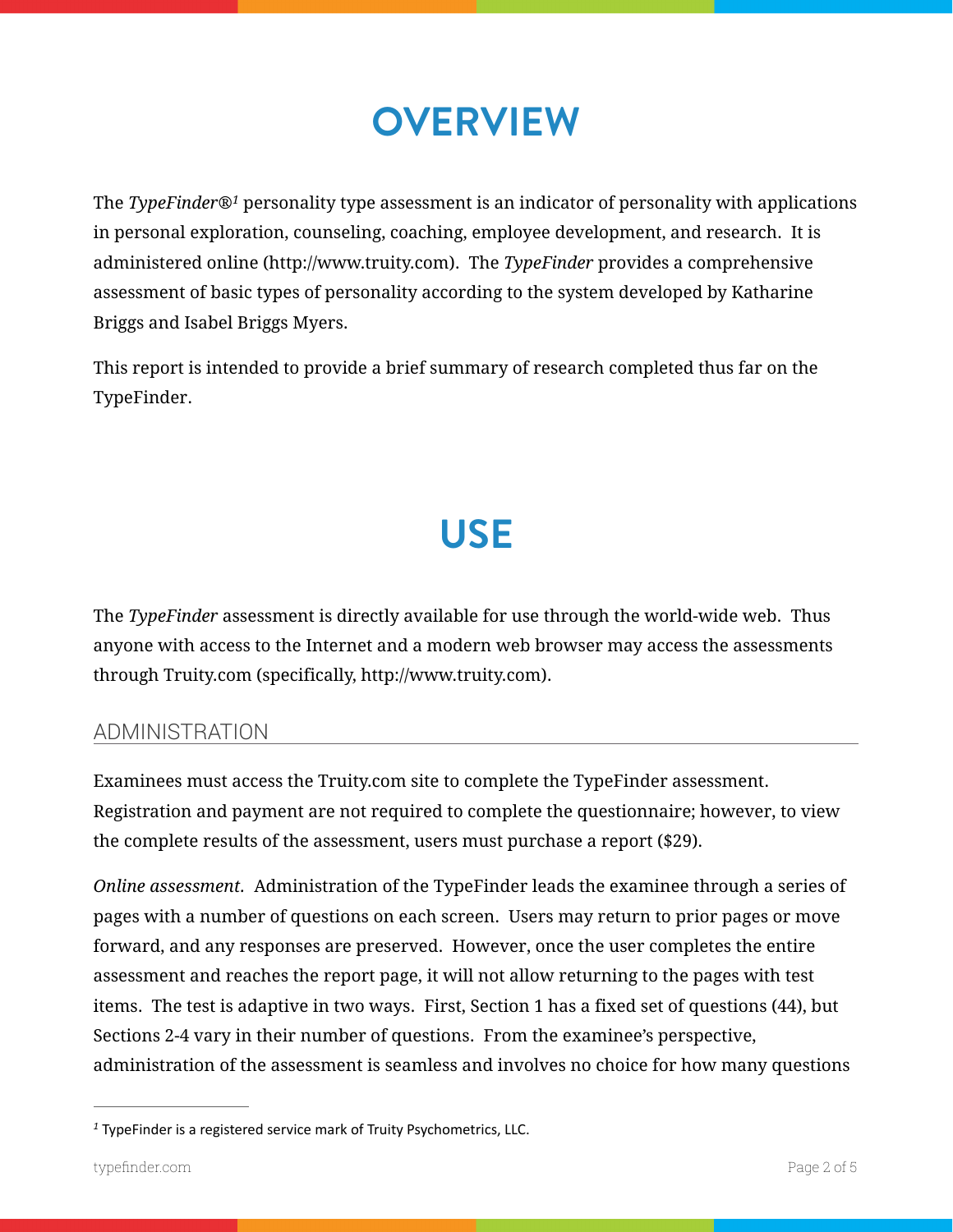to respond to in each section. The rules for determining how many items to administer occurs automatically and in the background. Second, "tiebreaker" items can be administered in order to allow differentiation on a personality style dimension (e.g., E/I); in practice, examinees rarely receive more than one or two such items in an administration. Administration typically requires less than 30 minutes.

*Pro Account Service.* The Truity.com site offers a Pro Account service through which professionals or institutions may arrange for multiple clients to complete assessments from the site, including the TypeFinder assessments. Administrations accessed through the Pro Account Service do not change the nature of the test form administered.

#### INTERPRETATION

Interpretive reports are generated automatically by the scoring and reporting system. They are available immediately after the examinee completes the set of test questions for the particular form. In the case of the Pro Account service, the report is also available to the Pro Account holder who arranged for the assessment.

### **RELIABILITY**

 Internal consistency reliability was calculated for the initial, universal set of 44 items using a sample of N=5027. Table 1 shows Cronbach's alpha for each of the four scales.

| Scale | Items | Alpha |
|-------|-------|-------|
| E/I   | 11    | .891  |
| S/N   | 11    | .814  |
| T/F   | 11    | .845  |
| J/P   | 11    | .891  |

Table 1: Cronbach's alpha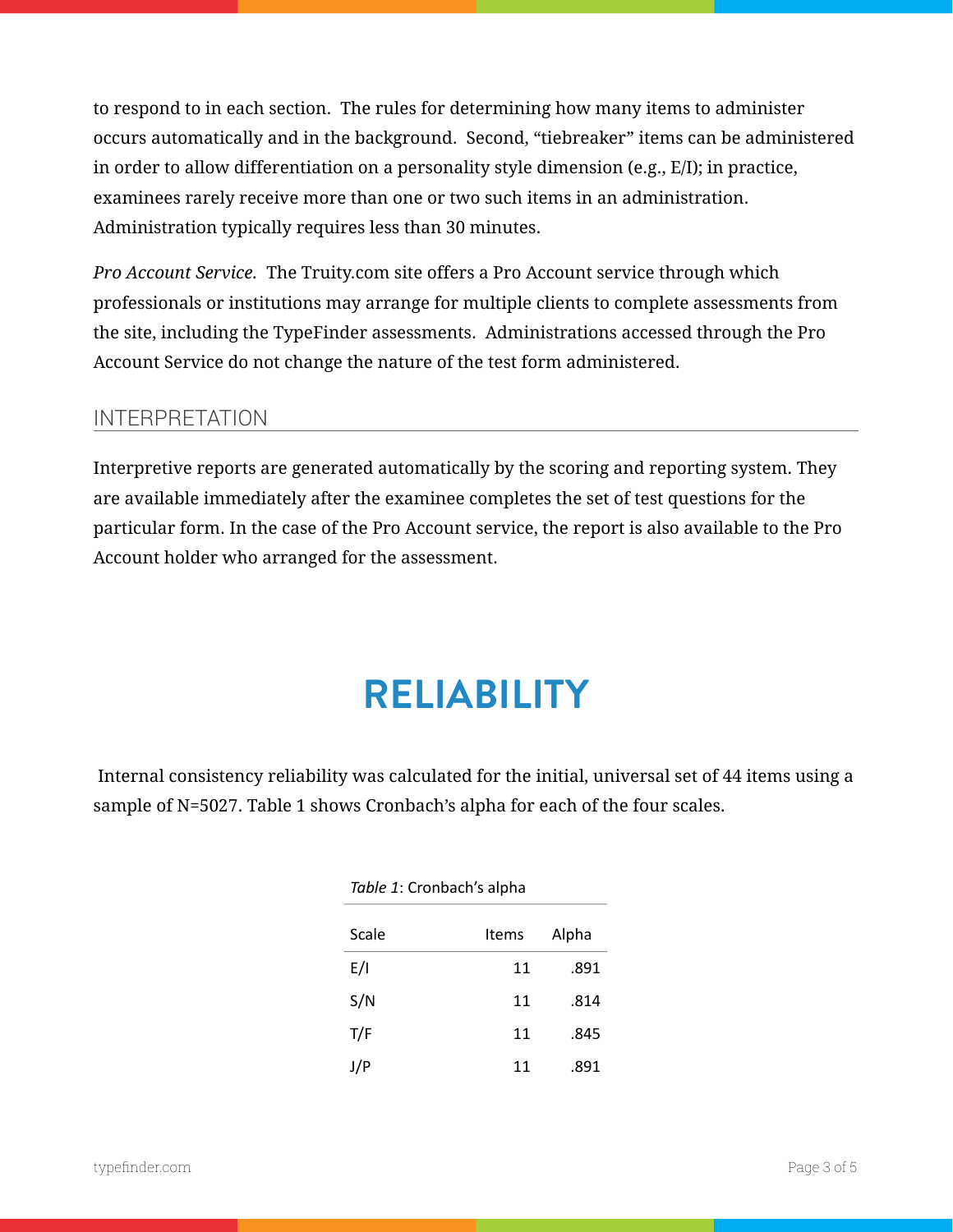### **VALIDITY**

Several studies related to the validity of the TypeFinder have been conducted. Below, we detail the studies most relevant to its validity as a measure of psychological type.

#### STUDY I: RELATION TO PRIOR TYPE ASSESSMENT

Initial data supporting the construct validity of a new test may sometimes be supplied by examinees through brief self-report. The sample for this study included 3,486 examinees who reported that they were very confident that they were already aware of their type from prior exploration and experience.

The personality styles (IE, SN, TF, and JP) for the TypeFinder were compared with the selfreported prior assessment of type. This yielded a possible degree of match between 0 and 4 dimensions. As shown in Table 2, the results suggest that the TypeFinder achieved good consistency with self-reported type, yielding match on all four dimensions 69% of the time, and match on at least 3 of the dimensions 92% of the time.

|                              | . .   |         |                       |
|------------------------------|-------|---------|-----------------------|
| <b>Dimensions</b><br>Matched | N     | Percent | Cumulative<br>Percent |
| 4                            | 2,406 | 69      | 69                    |
| 3                            | 815   | 23.4    | 92.4                  |
| 2                            | 209   | 6       | 98.4                  |
| 1                            | 44    | 1.3     | 99.7                  |
| ი                            | 12    | 0.03    | 99.73                 |
|                              |       |         |                       |

Table 2: Whole Type Match

Table 3 presents the sample results broken out for each personality style dimension; each of the styles matched at least 88% of the time, and the match for EI was 94%. This represents an extremely high degree of consistency, especially considering the likely poor reliability of the criterion measure (i.e., the examinee trying to remember what their type would have been based on either a prior assessment through some other measure, or trying to remember what their type appeared to be based on reading a book or some other less formal means).